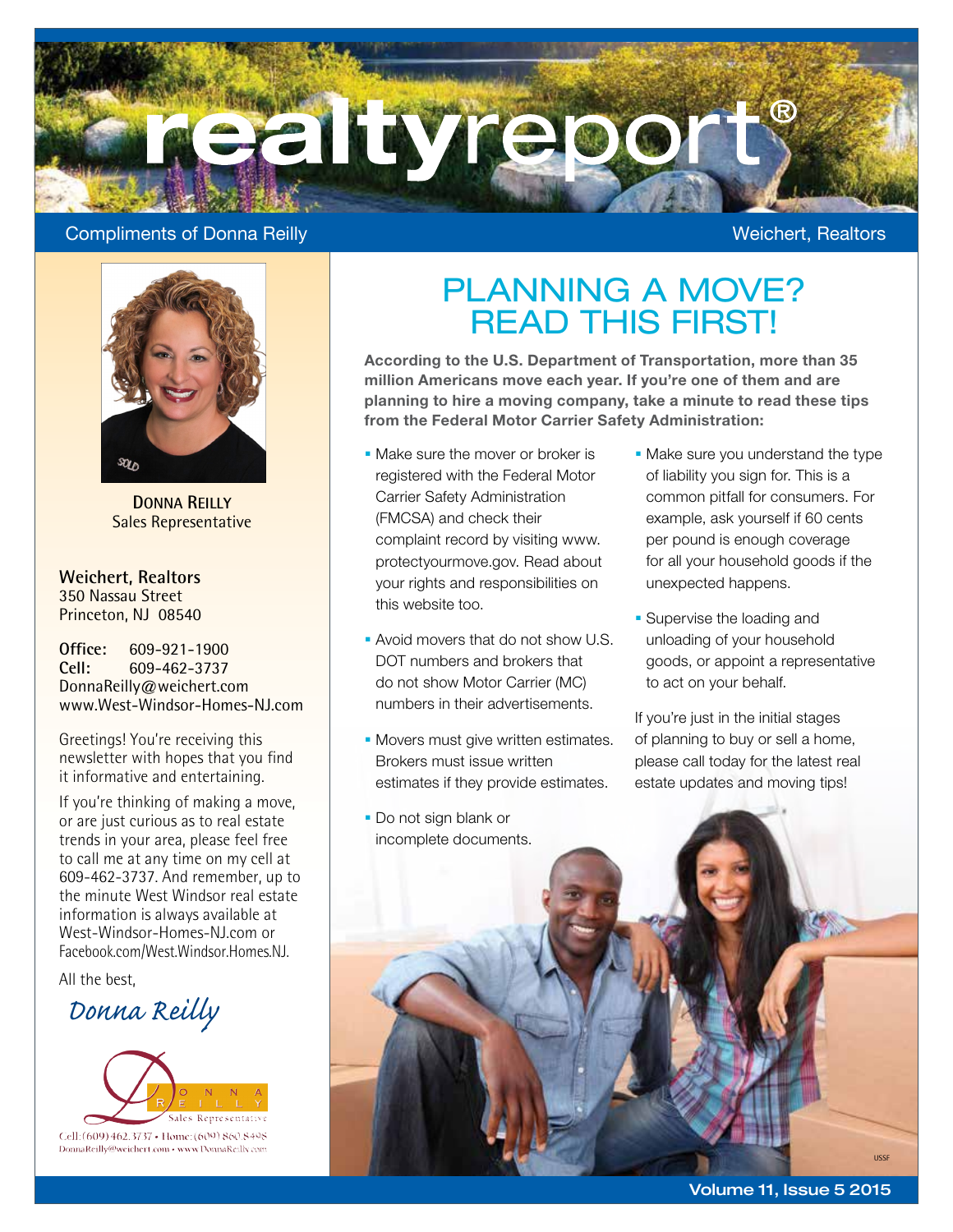

You spend years collecting the belongings that make your house or condo a home. That's why you insure your things against theft and damage as part of your homeowner's insurance policy. Let's walk through what you need to do to ensure your contents coverage is adequate and any claims you make are successful.

First, take a detailed inventory of your belongings. Not only will having this information help expedite your claims, it'll make it easier to determine how much coverage you need in the first place. How you choose to record your home inventory is up to you: write it down on paper, enter it into a spreadsheet, or upload it into one of the many online tools or apps available for this purpose (check your insurer's website – they may offer one).

Take stock of your home's inventory room by room (checklists are all over the Internet – again, check your insurer's website); consider further dividing things into subcategories like Furniture, Electronics, Clothing, and Jewelry. Small items can be grouped together (e.g., 30 shirts, 50 books). Note details like brand; model and serial numbers; and purchase price, date, and location. Also gather together supporting documentation such as receipts, credit card statements, warranties, and appraisals.

Augment your list with photos or video – having visual evidence goes a long way toward substantiating your claims as to your home's contents at the time you arranged for coverage and what new items you've added. You can do a video walkthrough of your home – be sure all doors are open – with running commentary describing your stuff with the sort of details mentioned above.

Recognize that insurance companies typically offer limited coverage for certain categories of personal property like jewelry and artwork. If you have any particularly valuable belongings – a wedding ring, fur coat, or rare coin collection, for example – ask your insurance agent about arranging additional coverage for them. And be especially thorough in documenting your ownership of such items!

Once you've completed your inventory, gathered your receipts, and taken your photos or video, you'll want to take steps to safeguard this documentation, too, against damage or loss. Make a copy (or copies) to be safely stored outside your home. Where? At a trusted friend or relative's home, your workplace, a bank safe-deposit box, or even with your insurer. That's one advantage of online homeinventory tools and apps – they store your information (images included) where it can be accessed whenever and wherever you like.

Lastly, don't forget to update your home-inventory documentation whenever items of some value are brought into or leave your home. To make sure you're not inadequately insured, or paying for more insurance than you need, review your coverage with your insurer on a regular basis. Of course, a perfect time to review your coverage is when you move to a new home!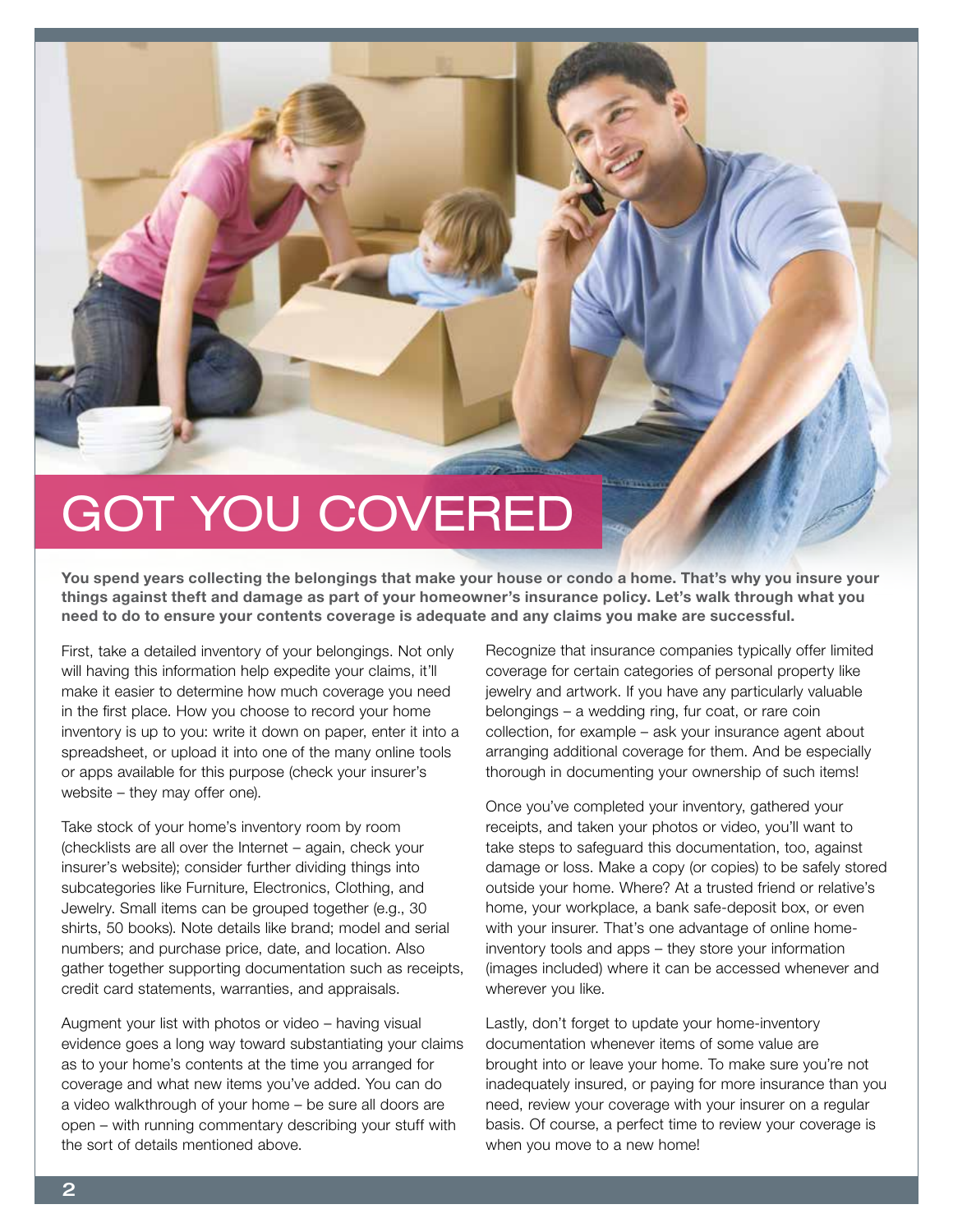### NEGOTIATING NO-NOS

Handling negotiations is one of the main reasons buyers work with professional real estate representatives. Nevertheless, buyers themselves sometimes sabotage the process by making negotiating mistakes like the following:

- **Putting all your eggs in one basket.** When you need to buy this home because you have no other options, you're in a weaker position – a desperate one – at the negotiating table. Having in mind alternatives you'd be just as happy with makes it easier to walk away should things not work out with this particular property. Besides, it never hurts for the sellers to know you have options!
- **Showing your hand.** You may be prepared to pay in cash, under a deadline to move, have just received a promotion or just head-over-heels for this home...but such information is best handled by your real estate rep and should go no further than that, lest it be used as leverage against you.
- **Wanting to win.** Adopting an adversarial, rather than collaborative, attitude toward the seller is a great way to start your negotiations off on the wrong foot – and keep them there. Likewise, a desire to beat the other buyer(s) in a multiple-offer scenario is a great way to end up paying more for a property than you planned for.

#### **Insisting on too many contingencies.**

An offer with a lot of strings attached is one that's less appealing to the seller, who won't likely want to deal with you at all (whether because they don't want to wait or are worried you end up having to walk away), let alone be willing to extend you much goodwill on other terms like price.



### **FSBO FRUSTRATIONS**

Are you tempted to sell your home without representation? In a 2014 survey, FSBO (For Sale By Owner) sellers were asked what aspects of selling their own homes they found most difficult. Here's what they said:

- **Preparing or fixing up the home for sale.** Do you know which improvements are most likely to appeal to buyers? Specifically, to the kind of buyers most likely to be interested in a home like yours? Do you know which improvements offer the greatest return on investment? Or which offer the least value?
- **Getting the right price.** Do you know how to prepare a Comparative Market Analysis? Do you have access to the latest stats on recent and pending home sales? Are you in the know about factors currently influencing home values in your area, such as demographic shifts or job-market changes?
- **Selling within the length of time planned.** Given that FSBO sellers found getting the right price such a difficult task – and given that, according to the same survey, over half of them "took no action to market their home" – it's no wonder they found selling their homes in a timely manner such a challenge.
- Understanding and completing paperwork. Do you know, for example, how to draft a sales contract? How to read title documents? There's a lot of paperwork involved in a home sale, and failure to properly understand and complete it can result in the deal falling through or, worse, you finding yourself involved in a lawsuit.

For help answering these and other questions, get in touch with your real estate sales representative today. The FSBO sellers surveyed faced these challenges alone, but you don't have to!